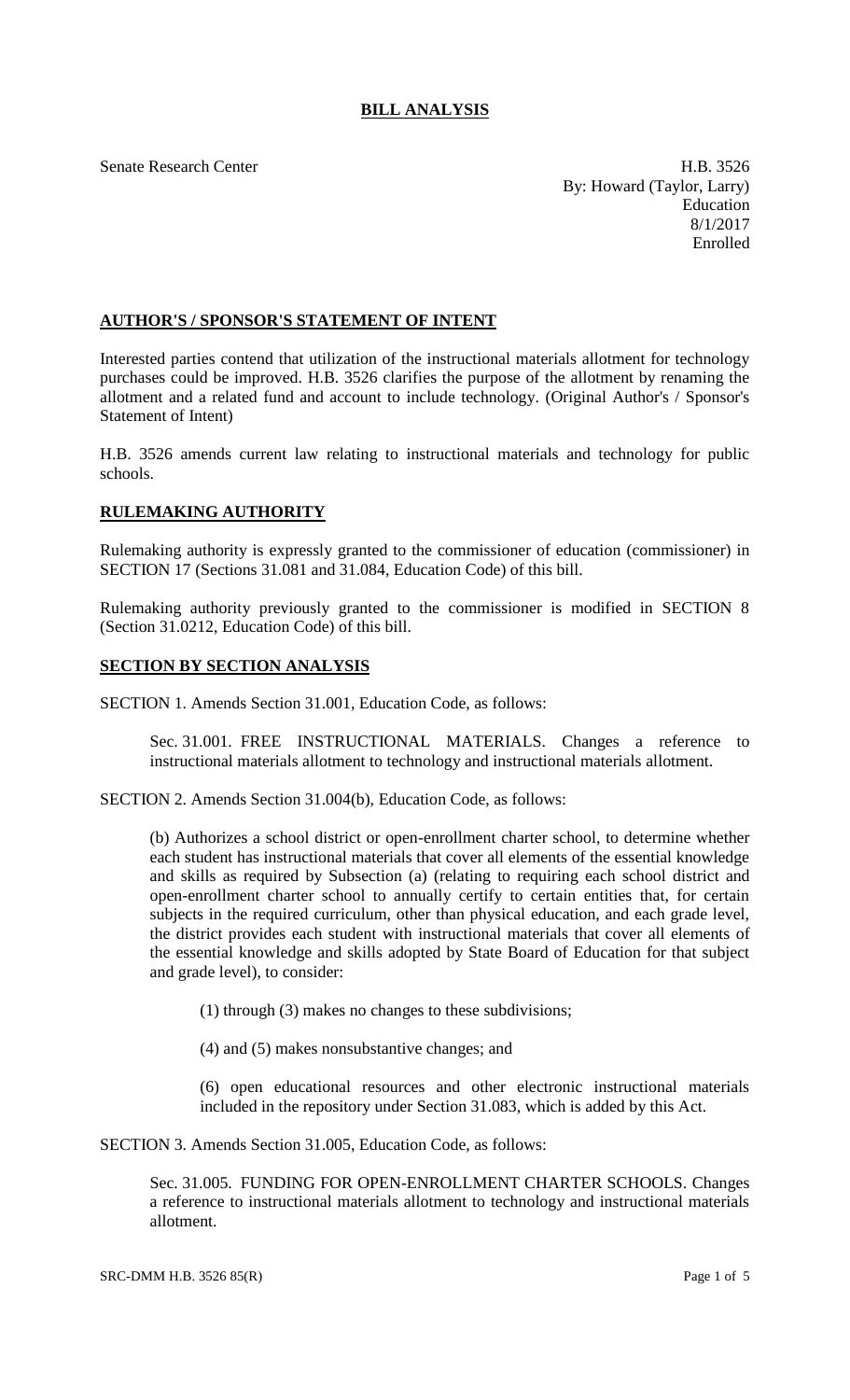SECTION 4. Amends Section 31.021, Education Code, as follows:

Sec. 31.021. New heading: STATE TECHNOLOGY AND INSTRUCTIONAL MATERIALS FUND. (a) Sets forth the composition of the technology and instructional materials fund, rather than the state instructional materials fund.

(c) Requires that money in the state technology and instructional materials fund be used to:

(1) fund the technology and instructional materials allotment, as provided by Section 31.0211;

(2) through (5) makes no changes to these subdivisions;

(6) changes a reference to Section 32.201 to 32.301;

(7) makes a nonsubstantive change; and

(8) pay the expenses associated with the instructional materials web portal developed under Section 31.081, which is added by this Act.

(d) Makes a conforming change.

SECTION 5. Amends the heading to Section 31.0211, Education Code, to read as follows:

Sec. 31.0211. TECHNOLOGY AND INSTRUCTIONAL MATERIALS ALLOTMENT.

SECTION 6. Amends Sections 31.0211(a) and (b), Education Code, to change references to state instructional materials fund to state technology and instructional materials fund and to instructional materials account to technology and instructional materials account.

SECTION 7. Amends the heading to Section 31.0212, Education Code, to read as follows:

Sec. 31.0212. TECHNOLOGY AND INSTRUCTIONAL MATERIALS ACCOUNT.

SECTION 8. Amends Sections 31.0212(a), (b), (d), and (e), Education Code, to change references to instructional materials account to technology and instructional materials account and to instructional materials allotment to technology and instructional materials allotment and to make a nonsubstantive change.

SECTION 9. Amends Section 31.0213, Education Code, as follows:

Sec. 31.0213. New heading: CERTIFICATION OF USE OF TECHNOLOGY AND INSTRUCTIONAL MATERIALS ALLOTMENT. Changes a reference to instructional materials allotment to technology and instructional materials allotment.

SECTION 10. Amends Section 31.0214(a), Education Code, to change references to instructional materials allotment to technology and instructional materials allotment.

SECTION 11. Amends the heading to Section 31.0215, Education Code, to read as follows:

Sec. 31.0215. TECHNOLOGY AND INSTRUCTIONAL MATERIALS ALLOTMENT PURCHASES.

SECTION 12. Amends Sections 31.0215(b) and (c), Education Code, to change references to instructional materials account to technology and instructional materials account and to instructional materials fund to technology and instructional materials fund.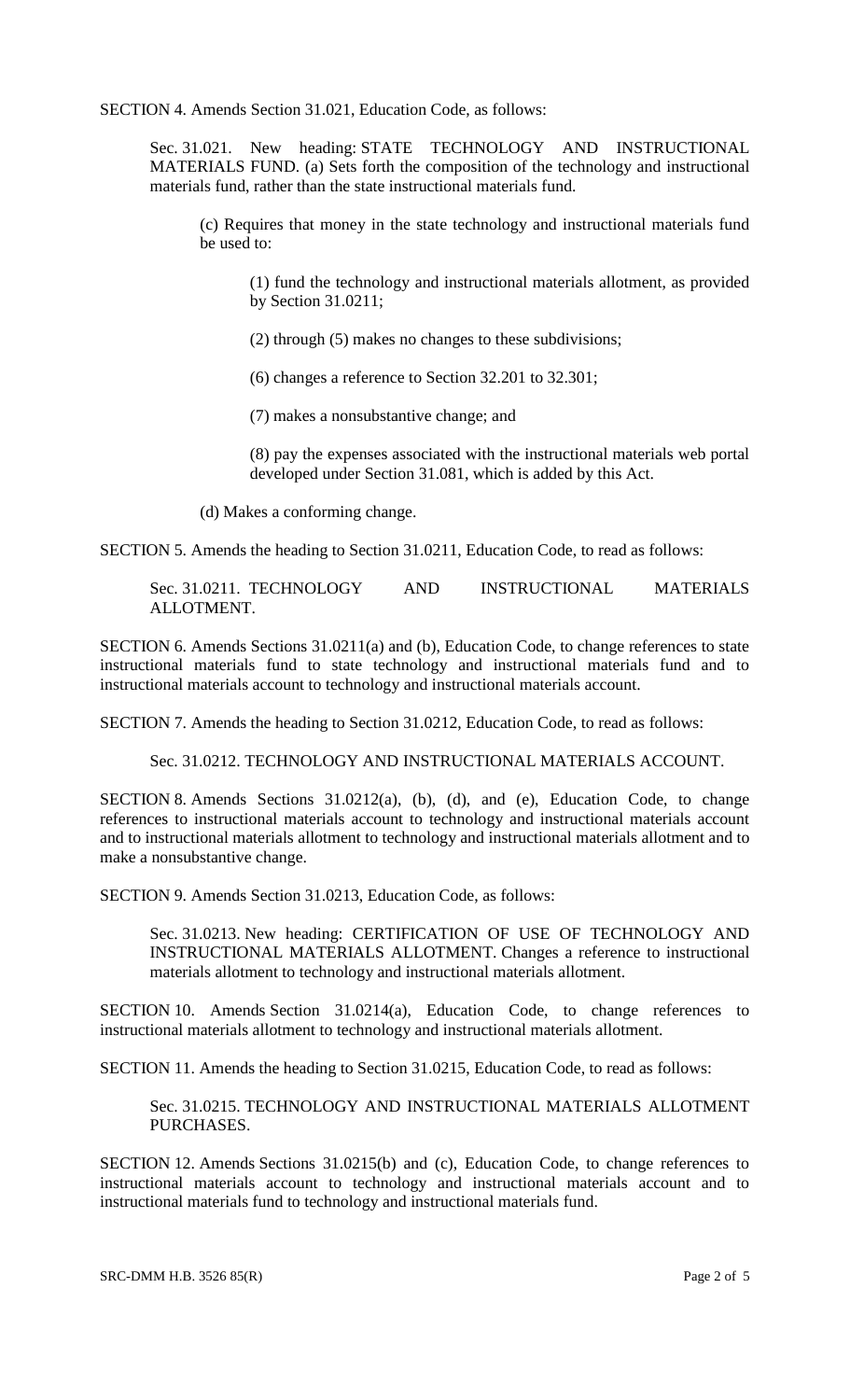SECTION 13. Amends Section 31.0231(b), Education Code, to change a reference to instructional materials allotment to technology and instructional materials allotment.

SECTION 14. Amends Section 31.029(a), Education Code, to change a reference to instructional materials allotment to technology and instructional materials allotment.

SECTION 15. Amends Section 31.031(a), Education Code, to change a reference to instructional materials allotment to technology and instructional materials allotment.

SECTION 16. Amends Section 31.071(e), Education Code, to change a reference to instructional materials fund to technology and instructional materials fund.

SECTION 17. Amends Chapter 31, Education Code, by adding Subchapter B-2, as follows:

SUBCHAPTER B-2. INSTRUCTIONAL MATERIALS WEB PORTAL

Sec. 31.081. INSTRUCTIONAL MATERIALS WEB PORTAL. (a) Requires the commissioner of education (commissioner) to develop and maintain a web portal to assist school districts and open-enrollment charter schools in selecting instructional materials under Section 31.101 (Selection and Purchase of Instructional Materials by School Districts).

(b) Requires that the web portal include general information such as price, computer system requirements, and any other relevant specifications for each instructional material:

(1) on the instructional materials list, including the list adopted under Section 31.0231 (Commissioner's List); or

(2) submitted by a publisher for inclusion in the web portal.

(c) Requires the commissioner by rule to establish the procedure by which a publisher is authorized to submit instructional materials for inclusion in the web portal.

(d) Requires the commissioner to use a competitive process to contract for the development of the web portal.

(e) Requires the commissioner to use money in the state technology and instructional materials fund to pay any expenses associated with the web portal.

Sec. 31.082. QUALITY OF INSTRUCTIONAL MATERIALS SUBMITTED BY PUBLISHER. (a) Requires the commissioner to contract with a private entity to conduct an independent analysis of each instructional material submitted by a publisher for inclusion in the web portal developed under Section 31.081. Requires that the analysis meet certain criteria.

(b) Requires the commissioner to include in the web portal developed under Section 31.081 the results of each analysis conducted under Subsection (a).

Sec. 31.083. INSTRUCTIONAL MATERIALS REPOSITORY. (a) Defines "open educational resource."

(b) Requires the commissioner to include in the web portal developed under Section 31.081 a repository of open educational resources and other electronic instructional materials that school districts and open-enrollment charter schools are authorized to access at no cost, including state-developed open-source instructional materials purchased under Subchapter B-1 (State-Developed Open-Source Instructional Materials).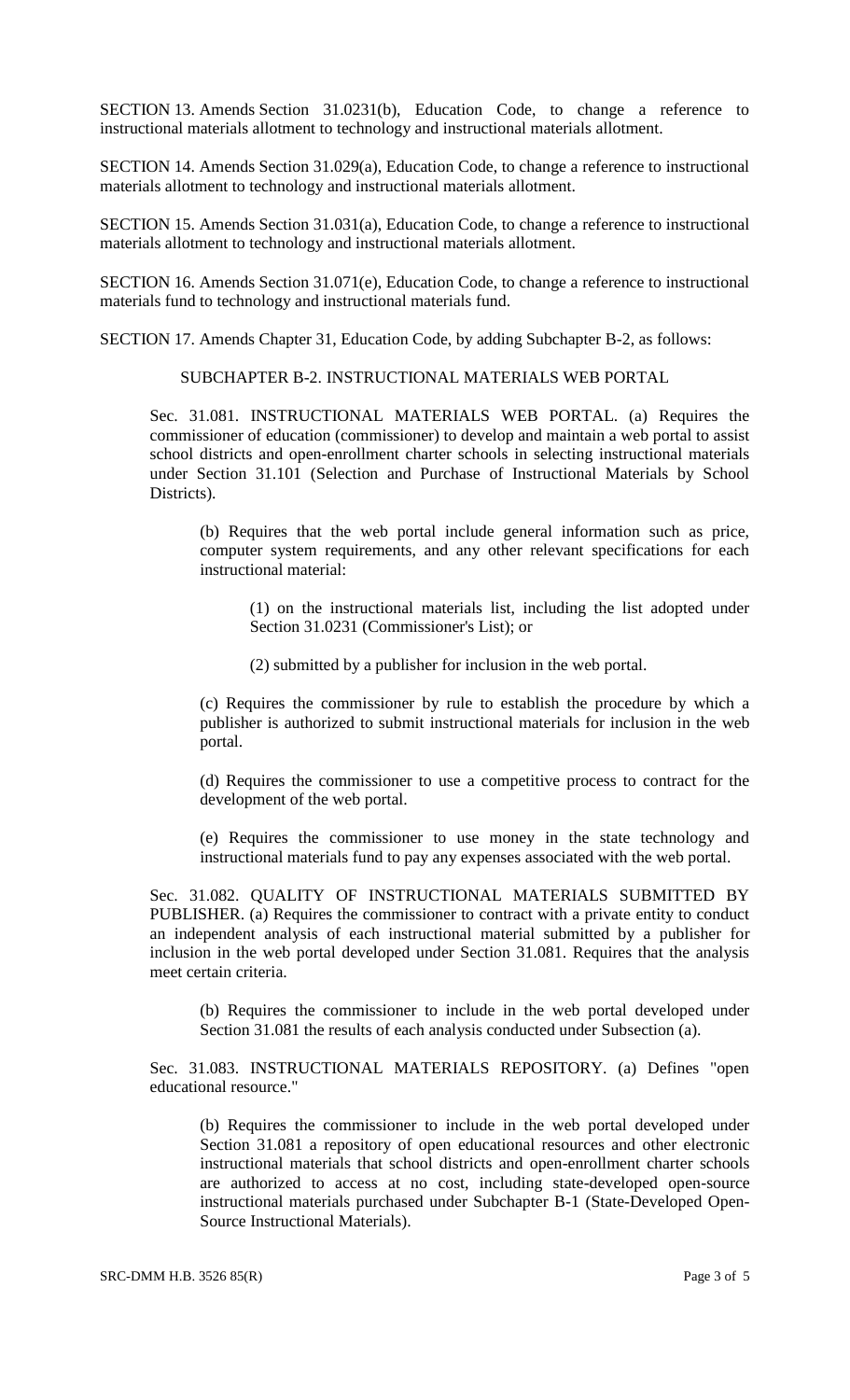(c) Authorizes a publisher to submit instructional materials for inclusion in the repository.

Sec. 31.084. RULES. Authorizes the commissioner to adopt rules as necessary to implement this subchapter.

SECTION 18. Amends Section 31.101(f), Education Code, to change a reference to instructional materials allotment to technology and instructional materials allotment.

SECTION 19. Amends Section 31.151(d), Education Code, to change a reference to instructional materials fund to technology and instructional materials fund.

SECTION 20. Amends Chapter 32, Education Code, by adding Subchapter G, as follows:

#### SUBCHAPTER G. TECHNOLOGY LENDING PROGRAM GRANTS

Sec. 32.301. ESTABLISHMENT OF PROGRAM. (a) Authorizes the commissioner to establish a grant program under which grants are awarded to school districts and openenrollment charter schools to implement a technology lending program to provide students access to equipment necessary to access and use electronic instructional materials.

(b) Authorizes a school district or an open-enrollment charter school to apply to the commissioner to participate in the grant program. Requires the commissioner, in awarding grants under this subchapter for each school year, to consider the availability of existing equipment to students in the district or school, other funding available to the district or school, and the district's or school's technology plan.

(c) Authorizes the commissioner to determine the terms of a grant awarded under this section, including limits on the grant amount and approved uses of grant funds.

(d) Authorizes the commissioner to recover funds not used in accordance with the terms of a grant by withholding amounts from any state funds otherwise due to the school district or open-enrollment charter school.

Sec. 32.302. FUNDING. (a) Authorizes the commissioner to use not more than \$25 million from the state technology and instructional materials funds under Section 31.021 each state fiscal biennium or a different amount determined by appropriation to administer a grant program established under this subchapter.

(b) Requires that the cost of administering a grant program under this subchapter be paid from funds described by Subsection (a).

Sec. 32.303. USE OF GRANT FUNDS. (a) Authorizes a school district or openenrollment charter school to use a grant awarded under Section 32.301 or other local funds to purchase, maintain, and insure equipment for a technology lending program.

(b) Provides that equipment purchased by a school district or open-enrollment charter school with a grant awarded under Section 32.301 is the property of the district or school.

Sec. 32.304. REVIEW OF PROGRAM. Requires the commissioner, not later than January 1, 2019, to review the grant program established under this subchapter and submit a report to the governor, the lieutenant governor, the speaker of the house of representatives, and presiding officers of the standing committees in the senate and house primarily responsible for public education. Provides that this section expires September 1, 2019.